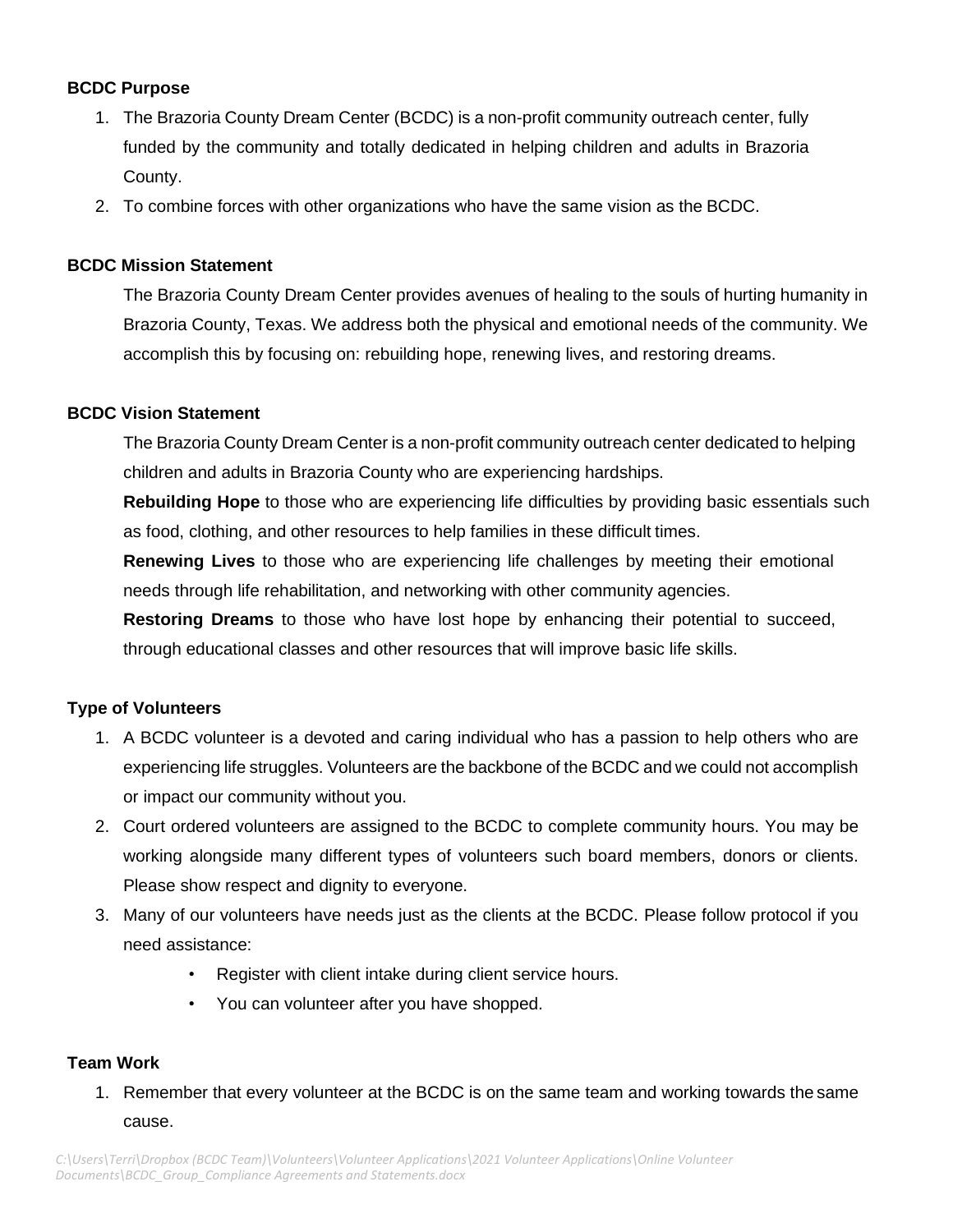- 2. Please feel free to take a break, when you are feeling overwhelmed and overworked.
- 3. Always remember that you represent the BCDC, your church, your business, and most importantly Jesusto many lost individuals.
- 4. Let a member of the BCDC staff know if you are unable to make your scheduled time to volunteer as this allows us time to reschedule so we can place another volunteer in your spot.

#### **Volunteer Requirements**

- 1. Volunteers must be 14 years of age or older *(unless accompanied by an adult)* 
	- a. Volunteers 9 years 13 years old may volunteer, if accompanied by a parent.
	- b. There may be exceptions only made by the Executive Director.
- 2. Successful completion of the BCDC Volunteer Online Application
- 3. Be sure to read the BCDC Compliance Agreements & Statements (online)
- 4. Additional compliance forms and trainings are required according to the program that you select to volunteer which will be completed upon your arrival at the Dream Center.

### **Code of Ethics and Guidelines**

- 1. Volunteers will treat all people of all races, religions, and cultures with respect and consideration.
- 2. Volunteers shall not use or tolerate profanity while at Brazoria County Dream Center or while participating in any BCDC activities.
- 3. Volunteers must be free of physical and psychological conditions that might adversely affect the health of the public—including but not limited to contagious disease.
- 4. Volunteers will portray a positive role model by maintaining an attitude of respect, loyalty, patience, courtesy, and maturity.
- 5. Volunteers shall not display or demonstrate sexual activity, sexual advances, sexual connotations, abusive conduct, or insinuation of abuse toward another individual including but not limited to minors.
- 6. Volunteers shall not inflict physical or bodily injury to any person including but not limited to minors.
- 7. Volunteers shall not physically neglect a minor or an impaired adult, including failure to provide adequate supervision in relation to the activities of BCDC.
- 8. Volunteers shall not have or possess any obscene or pornographic materials at any function of Brazoria County Dream Center.
- 9. Using, possessing or being under the influence of alcohol, illegal or illicit drugs while at BCDC or any function of BCDC is prohibited. Specifically - providing alcohol, illegal or illicit drugs to a minor or impaired adult is prohibited; being under the influence of alcohol, illegal or illicit drugs in the presence of a minor or impaired adult is prohibited, smoking or using tobacco products in the presence of minors or providing tobacco or tobacco products to a minor or impaired adult is prohibited.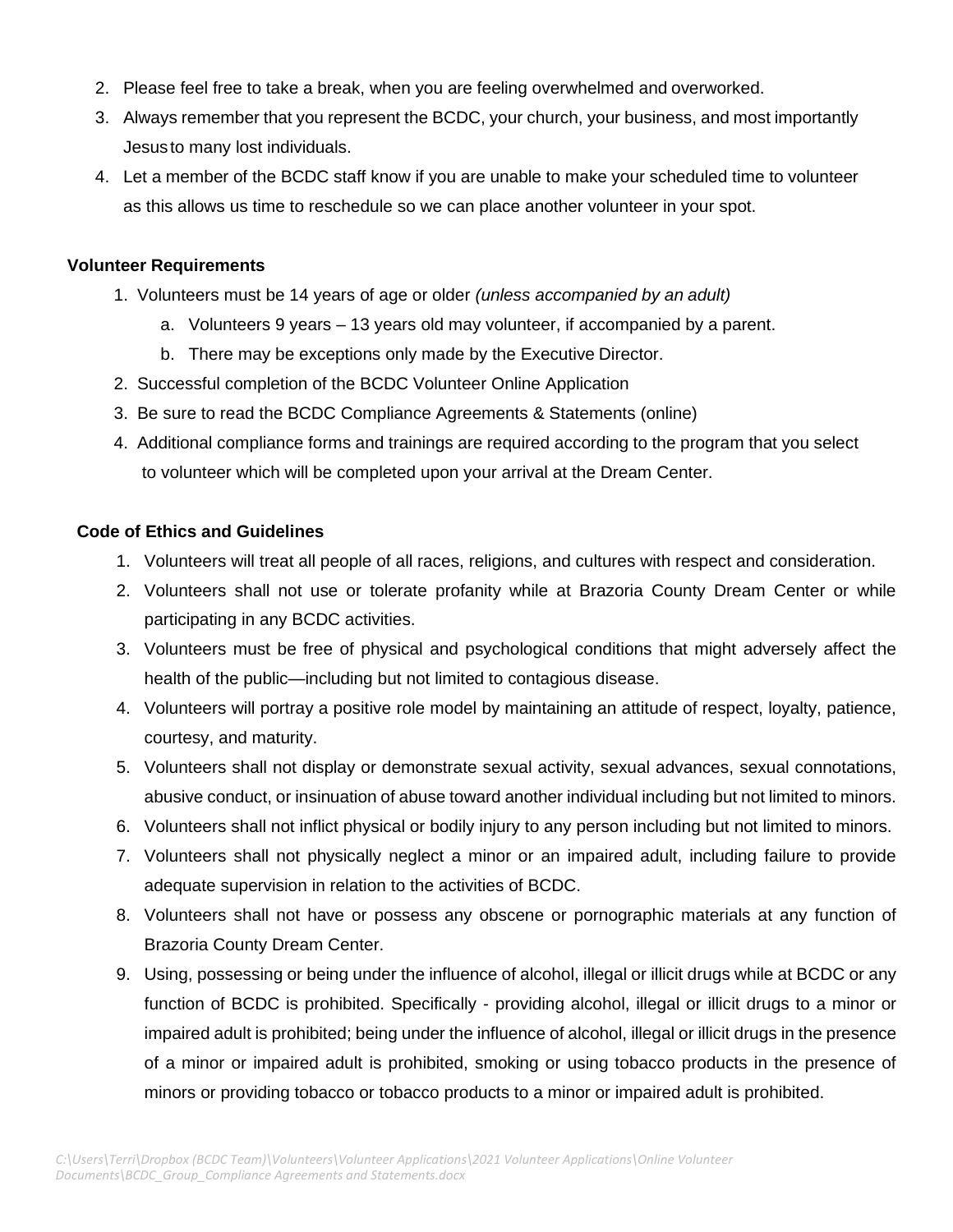10. Volunteers agree to abide by the two-worker rule—you must ensure that another adult can observe the workers who are with a minor or impaired adult, other than their own child, at all times. Teen workers may work alongside an adult, but they are never to be left alone with a minor or an impaired adult.

### **BCDC Policies**

- 1. Volunteers are never to be behind closed doors with a client.
- 2. Children are to be escorted to the restroom by their parents only. If parents are unavailable, the volunteer will stand outside of the restroom door until the child returns.
- 3. Any questions or problems with other agencies, professionals, volunteer, or clients report all incidents and issues to the Executive Director or Program Director. Do not confront the agency or individual yourself
- 4. Do not give your address or home phone number to the clients. Explain to them that they can reach you by calling the BCDC.
- 5. Sign-in at the designated area each time you volunteer, as your services are very important to the BCDC record keeping.
- 6. Wear your Name Tag, Organization's Badge, or T-Shirt at all times while volunteering for the BCDC.
- 7. Respect the needs and decisions of clients, regardless of your personal opinions.
- 8. Dress appropriately for the program that you are volunteering. In Texas, it gets HOT; you can wear shorts but be cautious that your clothing is not revealing. Volunteer activities will include bending andlifting of items.
- 9. Closed toe shoes are required in the warehouse and pantry areas.

*10. Please do not give out monetary assistance or rides to clients!*

### **Volunteer Confidentiality Statement**

Participating as a volunteer for the Brazoria County Dream Center (BCDC) I understand:

- 1. The information provided by BCDC is confidential by law;
- 2. The information provided by BCDC may not be used for any purpose other than the purpose for which I am volunteering.
- 3. Any information, including student and client identities and case details, obtained while I am volunteering with BCDC must not be discussed or disclosed to any person, other than current BCDC employees and volunteers, and then only on a strict need-to-know basis within the scope of the volunteer placement.
- 4. I will not discuss any of the BCDC Programs to the media without prior consent of the Executive Director, Terri Willis.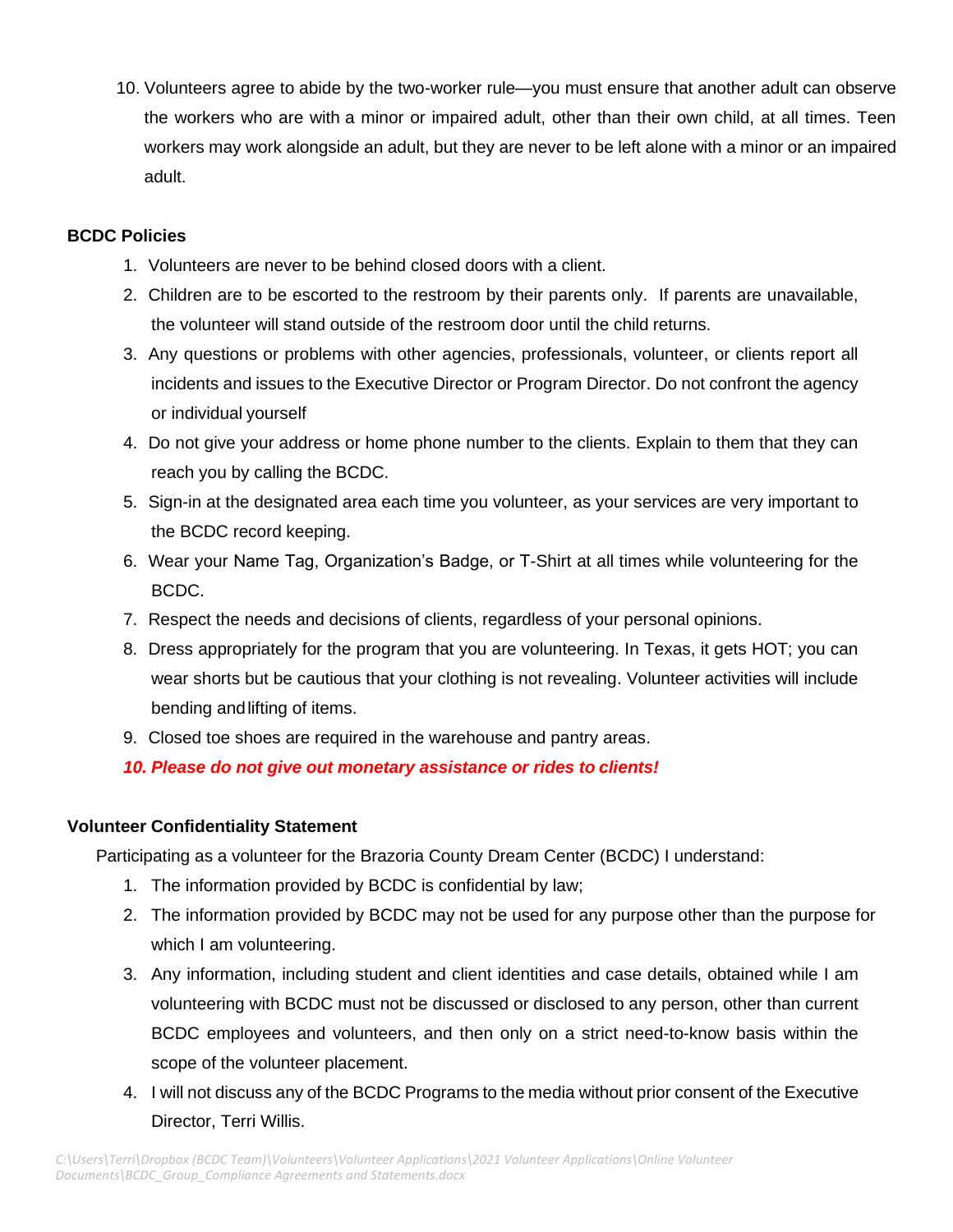5. I will not use my position as BCDC volunteer to gain access to information to promote selfagendas or programs other than the programs offered at the Brazoria County Dream Center.

## **Group Leader's Statement**

- 1. I understand if I bring minor children to volunteer at the BCDC, I, as their group leader am responsible for them and do not hold the BCDC responsible for any incidents occurring while or resulting from volunteering at the BCDC. I have also obtained permission written, verbal, from their parents, or legal guardian for the minor children who are listed on this application to volunteer at the BCDC under my supervision.
- 2. I understand, as the leader of the group, that the BCDC has no coverage for automobiles in case of an accident or damage, no liability coverage for any personal possessions in case of an incident while volunteering, and no worker's compensation for volunteers if injuries occurring while or resulting from volunteering at the BCDC.
- 3. As the Leader of the group / organization, I confirm that adults volunteering had a Background check completed by our organization. No individual has prior convictions of child molestation, harm to a child, child pornography, aggravated assault, drug charges, or other criminal activity.

# **Pantry Bill of Rights**

- 1. The pantry has the right to verbally request information on the BCDC intake form (via computer using a web-based intake application in Apricot), the Houston Food Bank form (via computer using a webbased intake application in Link 2 Feed).
- 2. The pantry has the right to determine its own hours of operation and service guidelines if availability to clients is a priority and all clients are served equally and within the USDA and TDA guidelines. Service guidelines and hours of operation should be clearly posted for clients to see.
- 3. The pantry has the right to refuse serves to a client only if:
	- The client is creating a stressful environment for other clients, staff, or volunteers
	- The client is belligerent and disrespectful to other clients, staff, or volunteers.
	- The is posing a safety threat to other clients.
	- The client is requesting food services above and beyond which all other clients are receiving.
	- All refusals must be documented.

## **Clients Bill of Rights**

- 1. This agency, a representative of the Houston Food Bank, will treat you, the client, with dignity and respect at all times.
- 2. At no time should you be asked to make a donation of time or money in exchange for food assistance/food services.
- 3. At no time should you be required to participate in a religious or political activity at the time that you